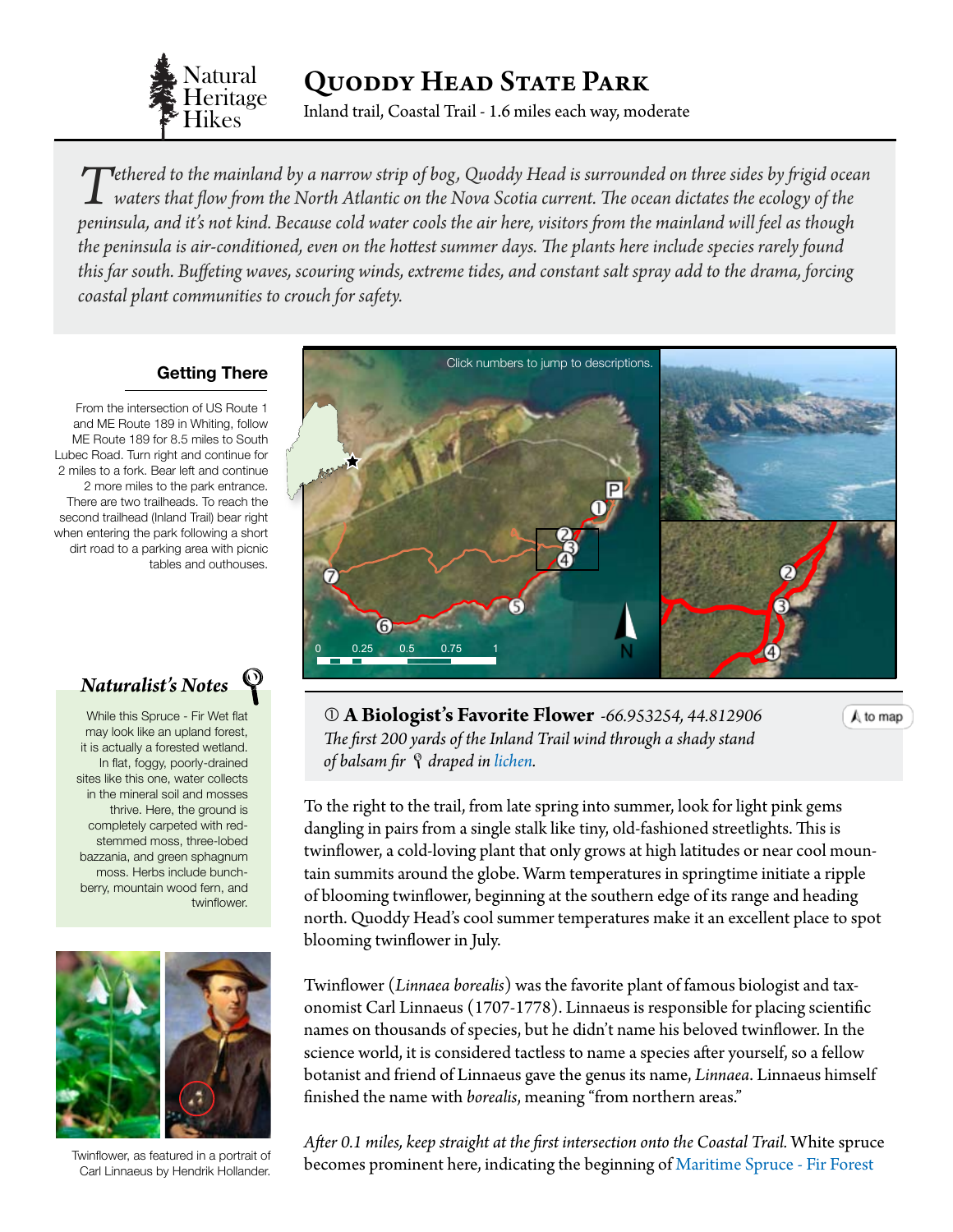## *Naturalist's Notes*

Look for white spruce clinging to bluffs to the left of the trail and sprinkled throughout the canopy of the Maritime Spruce-Fir Forest on the right. In this community, balsam fir is joined by white spruce, red spruce, paper birch, and mountain ash in the canopy. Bunchberry, whorled aster, mountain wood fern, common wood sorrel, and wild sarsaparilla are common here. Because of its location on shallow slopes adjacent to the coast, this community is subject to brutal winds that blow down large trees, resulting in a perpetually middle-aged forest.





Simplified illustration of Quoddy Head's extreme tides Illustration by Kelly Finan

. *For a better view of this natural community, detour inland here on the Inland Trail. The Inland Trail will merge with the Coastal Trail again in about 250 yards.*

 **Water Beats Rock** *-66.956378, 44.810849 If you remain on the Coastal Trail, you will pass Gulliver's Hole at 0.3 miles[.](#page-0-0)* 

Gulliver's Hole is a tall, narrow cove with waves surging in and out. Here, the bedrock has fractured vertically and the [erosive](#page-3-0) forces of the waves are taking advantage of the weak spot. The waves gradually but relentlessly deepen the cove every day.

*From a bench on the left, you can see the top of West Quoddy Head Light peeking out from behind a gently-sloping hillside.*

[West Quoddy Head Light](http://www.westquoddy.com/) is the easternmost light house in the United States. Since 1808, it has been here to guide ships through the Quoddy Narrows, preventing them from running aground on Quoddy Head's deadly rocks and bluffs. The light is automated now, but for 180 years, up until 1988, it was operated by a lighthouse keeper.

Tides at Quoddy Head are among the most dramatic in Maine; they rise or fall an average of 16 feet every six hours thanks to Quoddy Head's unique position at the mouth of the Bay of Fundy. Farther north and east into the Bay of Fundy, the tides are among the most dramatic in the world, rising and falling as much as 50 feet per tidal cycle. It is speculated that the Bay of Fundy's long, narrow shape is responsible for these tides. The water that fills the bay at each high tide does not have enough time to leave the bay before the next high tide starts flowing in. This sloshing effect results in extremely high water levels where the two tides meet.

 **Hot Meets Cold** *-66.956443, 44.810076 At 0.35 miles, the trail wraps around a table of outcropped bedrock.*

A to map

 $A$  to map

Diabase is a type of intrusive igneous rock, which means it originated as magma that seeped from the earth's molten mantle to a place higher in the crust. Unlike lava that pours out onto the earth's surface and cools quickly, diabase cools slowly beneath the surrounding rock, often forming large crystals.

What was magma doing in eastern Maine? The surface of the earth is broken up into massive plates, many the size of continents, which float on the earth's liquid mantle. About 425 million years ago (during the Taconic Orogeny), two such plates were colliding in very slow motion. As one plate slid beneath the other, it began to melt into the mantle. A melting plate sheds water and other chemicals that reduce the melting point of rock, inducing volcanic activity above. Parts of a volcano that cool underground, as well as rising masses of magma that cool before they surface, can become diabase. The diabase found at Quoddy Head is a result of those forces, and has only been exposed at the earth's surface after millions of years of weathering and erosion.

 **An Alga takes a Likin' to a Fungus***-66.960576, 44.807656 At 0.8 miles, the trail rounds Green Point, a Downeast Maritime Shrublan[d.](#page-0-0)* A to map

Here, low-growing vegetation crouches beneath scouring winds and salt spray to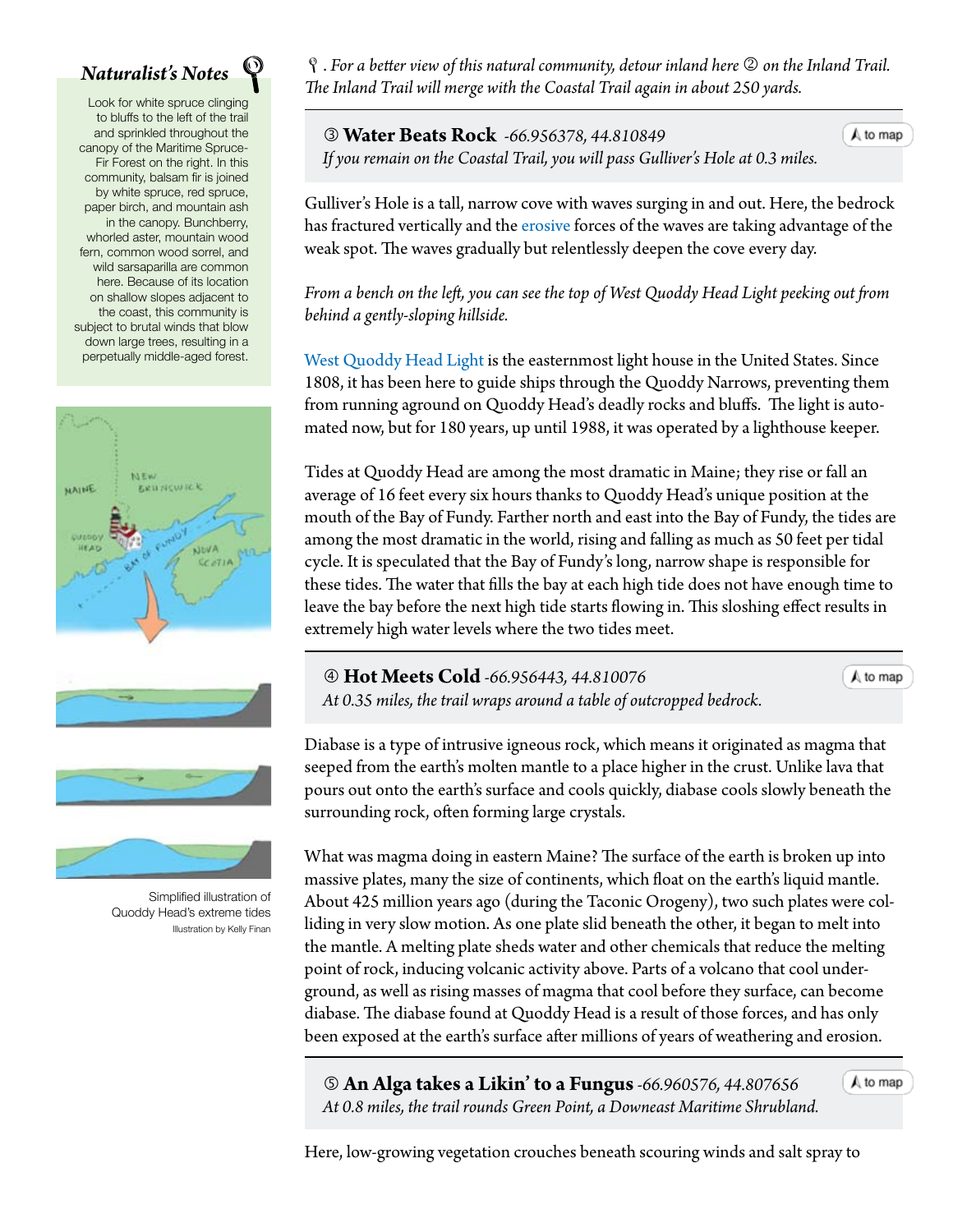

Lowbush blueberry, black crowberry, and cranberry find a little nourishment in the thin soil that has collected here. Closer to the water, harebells emerge from pockets of soil accumulated in crevices between rocks. This community type is usually found on exposed granitic headlands.



Maritime sunburst lichen



Pocket Beach



Double-crested cormorant. Adults are brown-black overall. Immature birds are browner, with a paler neck and breast.



While this bog isn't visible from the Coastal Trail, a second bog is more accessible. On the return trip, turn left on the bog trail from either the coastal or inland trail. This short loop is dotted with excellent interpretive signs explaining bog ecology.

form a [Downeast Maritime Shrubland](http://www.maine.gov/dacf/mnap/features/communities/crowberrybayberry.htm)  $\mathcal{P}$  . Live trees are nearly outnumbered by the silvery skeletons of the dead, many broken off in the middle, likely from the Groundhog's Day Gale of 1976. The Gale was the result of a strong storm that pummeled the coast with 100+ mile per hour winds, damaging trees by toppling and snapping them.

Few organisms can survive on rock that is constantly pummeled by water and wind, but lichen is an exception. For the next mile, keep an eye on the coastal bluffs for orange patches of maritime sunburst lichen so bright it almost resembles graffiti. Lichens often look like paint, but they are actually an intimate relationship between an alga and a fungus.

Most algae are simple, primitive, single-celled photosynthetic organisms that grow in water. Fungi can tolerate drier conditions, but can't get energy via photosynthesis; like animals, fungi get energy from plants and other organisms. When a fungus and an alga unite into a single organism, the fungus provides moisture for the algae while the algae produces food for the fungus. Different combinations of fungus and algae result in different species of lichen. Look for another species of lichen along this trail; *Usnea* lichen hangs like beards from the branches of the trees.

 **Pocket-sized Beaches** *-66.972170, 44.806419 At 1.2 miles, the trail passes a pebbly beach on the left.*

 $\bigwedge$  to map

Pocket beaches, like this one, are sheltered coves where pebbles, cobbles, and small boulders accumulate. The rounded stones here originated as part of the rocky bluffs surrounding the cove. For thousands of years, waves have pounded the bluffs, breaking them apart into jagged fragments. Once loose in the cove, churning water tumbled the rocks until they were rounded. But where's the sand?

Because sand grains are smaller and lighter than pebbles, they remain floating in the roiling waves. If you dig a few inches into the beach, you may find sand between the larger rocks, where water has slowed enough to let the sand settle.

 **Quoddy Head's Lonely Future** *-66.976875, 44.809328* A to map The trail rounds the final bend, a bench on the right overlooks Carrying Pla[ce Cove.](#page-0-0)

Carrying Place Cove makes for good shorebird roosting. Keep an eye out for sandpipers and plovers along the water's edge and [double-crested cormorants](http://www.allaboutbirds.org/guide/Double-crested_Cormorant/id) bobbing in the waves or perched on the rocks drying their wings after fishing.

This is a good place to make predictions about Quoddy Head's future. First, consider the landscape of Carrying Place Cove. The strip of land behind the cove is one of two bogs  $\hat{y}$  [on Quoddy Head](http://www.maine.gov/dacf/mnap/features/eco_coastalbog.htm). When cold ocean air meets warm mainland air, fog shrouds the peninsula for an average of 59 days per year. This keeps Quoddy Head wet and promotes the growth of bogs and other wetlands.

Look at the shape of the cove on the aerial photo (below, left). Do you think Quoddy Head will remain a peninsula? Remember, the erosive forces of the waves are at work here. At the back of the cove, the muddy beach creeps away from the mouth, high tide waves gnawing into the bog to the northwest. This thin strip of bog is the single thread tethering Quoddy Head to the rest of Maine. Within a few hundred years, the